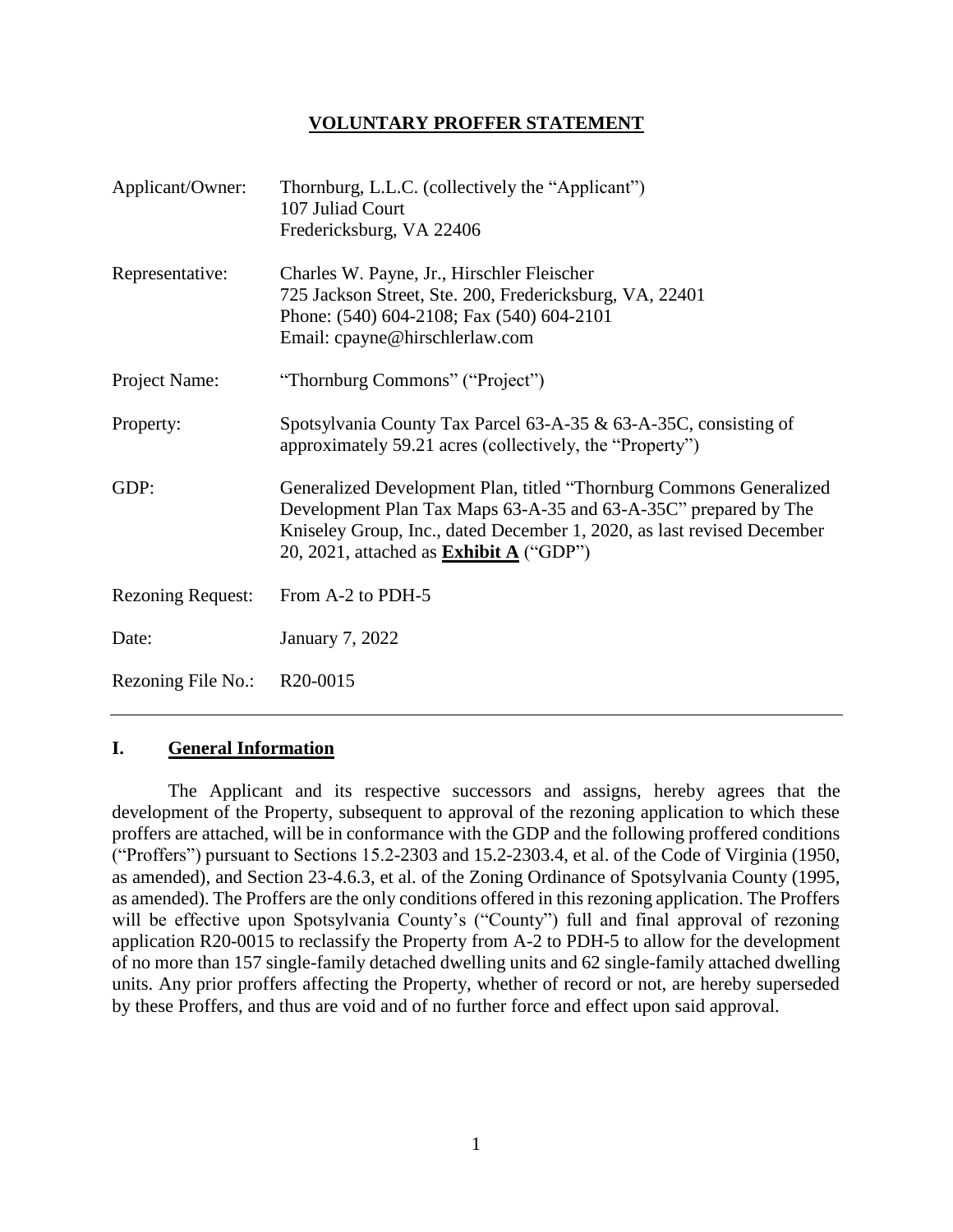# **II. Land Use**

- A. **General Development.** The Property will be developed in conformance with the GDP. Notwithstanding the foregoing, all parcel lines, parcel and lot sizes, building envelopes, building or home sizes, public road locations, private driveway and travelway locations, utility locations, storm water management facilities, amenities, waste facilities, parking areas, and dimensions of undeveloped areas shown on the GDP may be reasonably adjusted for purposes of the final site or subdivision plans to allow full compliance with state and federal agency regulations including, but not limited to, Department of Historic Resources ("DHR"), Virginia Department of Transportation ("VDOT"), Department of Environmental Quality ("DEQ"), Department of Conservation and Recreation ("DCR"), Army Corps., etc., and the County's Zoning Ordinance, Subdivision Ordinance, and Design Standards Manual. Notwithstanding the foregoing, any material adjustments to the GDP shall be subject to the approval of the County's Zoning Administrator, and in no event shall approved adjustments to the GDP relieve the Applicant from providing any of the Proffers.
- B. **Use**. The Property shall be developed solely for no more than 157 single-family detached dwelling units ("SFD Units") and 62 single-family attached dwelling units ("SFA Units"), (each individually may be referred to as a "Unit," and collectively, the "Units") as shown on the GDP, and the Property shall not be developed for any other secondary uses allowed under the PDH-5 district, except for any home occupation and accessory use authorized under said district.
- D. **Architectural Features and Materials**. The architectural features for the Units shall be as generally depicted on the attached elevations titled "Thornburg Commons", dated November 2021, prepared by LPDA, which is attached hereto and marked as **Exhibit B**. The materials for the front façades of each Unit shall incorporate one or more of the following or substantially similar materials:
	- Partial or full masonry or veneer (in addition to foundation). Concrete block is not permitted.
	- Shake/shingle siding, either authentic or faux
	- Vertical/board-and-batten siding
	- Vinyl horizontal siding
	- Fiber cement siding

The Zoning Administrator in his/her sole discretion may approve alternative materials which are substantially similar to the aesthetics created by the materials listed above.

## **III. Transportation**

The Applicant shall provide the following in-kind transportation proffers, all as generally depicted on the GDP: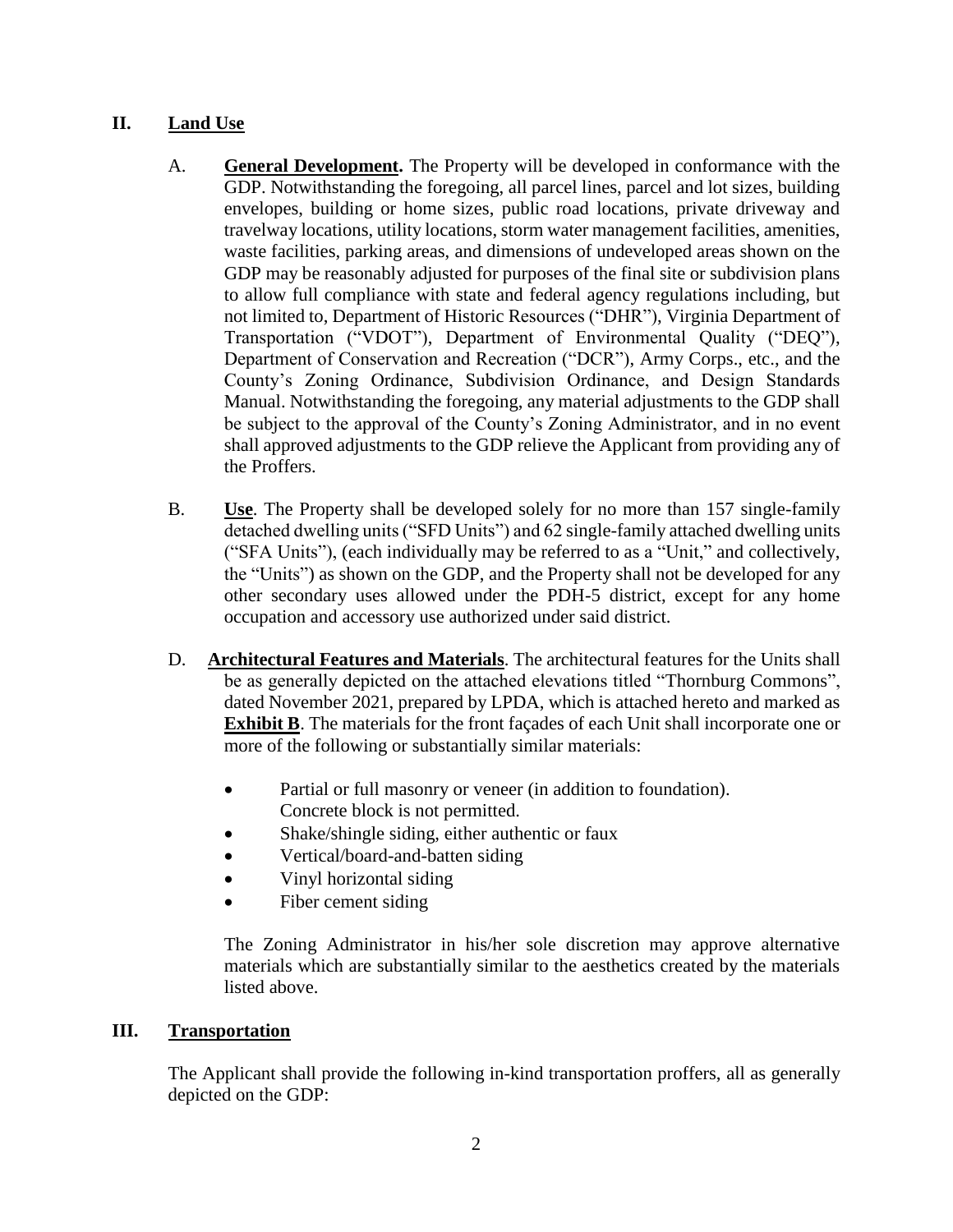- A. Construction of a westbound left-turn lane on Morris Road at the north Project driveway with 200 feet of storage;
- B. Construction of a site driveway at Morris Road with one ingress lane and two egress lanes;
- C. Construction of a ten foot wide shared use asphalt path across the frontage of the Project located within the proposed Morris Road right-of-way; and
- D. Dedication of right-of-way along Morris Road to include sixty feet (60') from existing centerline of the Morris Road right-of-way to accommodate a future fourlane divided major collector or minor arterial road. Dedication shall be provided with the first subdivision plat for the Project, except in the event the County requests that all or part of the said right of way be dedicated sooner. In this event and within thirty (30) days of the County's request, the Applicant will submit the right of way dedication plat application for approval and diligently pursue plat approval and record said right of way within sixty (60) days of original plat application submission. Notwithstanding the foregoing, the County may allow an extended period of time for the Applicant to obtain approval and record the said right of way plat.
- E. Construction of an emergency access connection designated on the GDP as "Fire-Emergency Access (Grass Surfaced)."
- F. Applicant shall reserve a ninety (90) foot area for a potential future interparcel connection from the owner of Tax Map 76-A-5, all as generally shown on the GDP.
- G. All of the aforesaid in-kind transportation proffers shall be completed prior to the issuance by the County of the first Unit certificate of occupancy permit (temporary or final).

## **IV. Cash Proffers**

A. The following cash proffers will be provided to mitigate the Project's impacts. For the purpose of calculating the total cash Proffers, the number of Units has been reduced from 219 to 209 to reflect the 10 by-right single-family detached units that could be developed under the existing A-2 zoning. Notwithstanding the foregoing, cash proffers are applicable to all Units and will be paid on a per unit basis of \$705.22 per SFD Unit (\$110,719.54 divided by 157 SFD Units = \$705.22 per SFD Unit) and \$557.83 per SFA Unit (\$34,585.46 divided by 62 SFA Units = \$557.83 per SFA Unit) (collectively the "Cash Contributions") only after the final inspection and before the County's approval of a certificate of occupancy (temporary or final) for each Unit.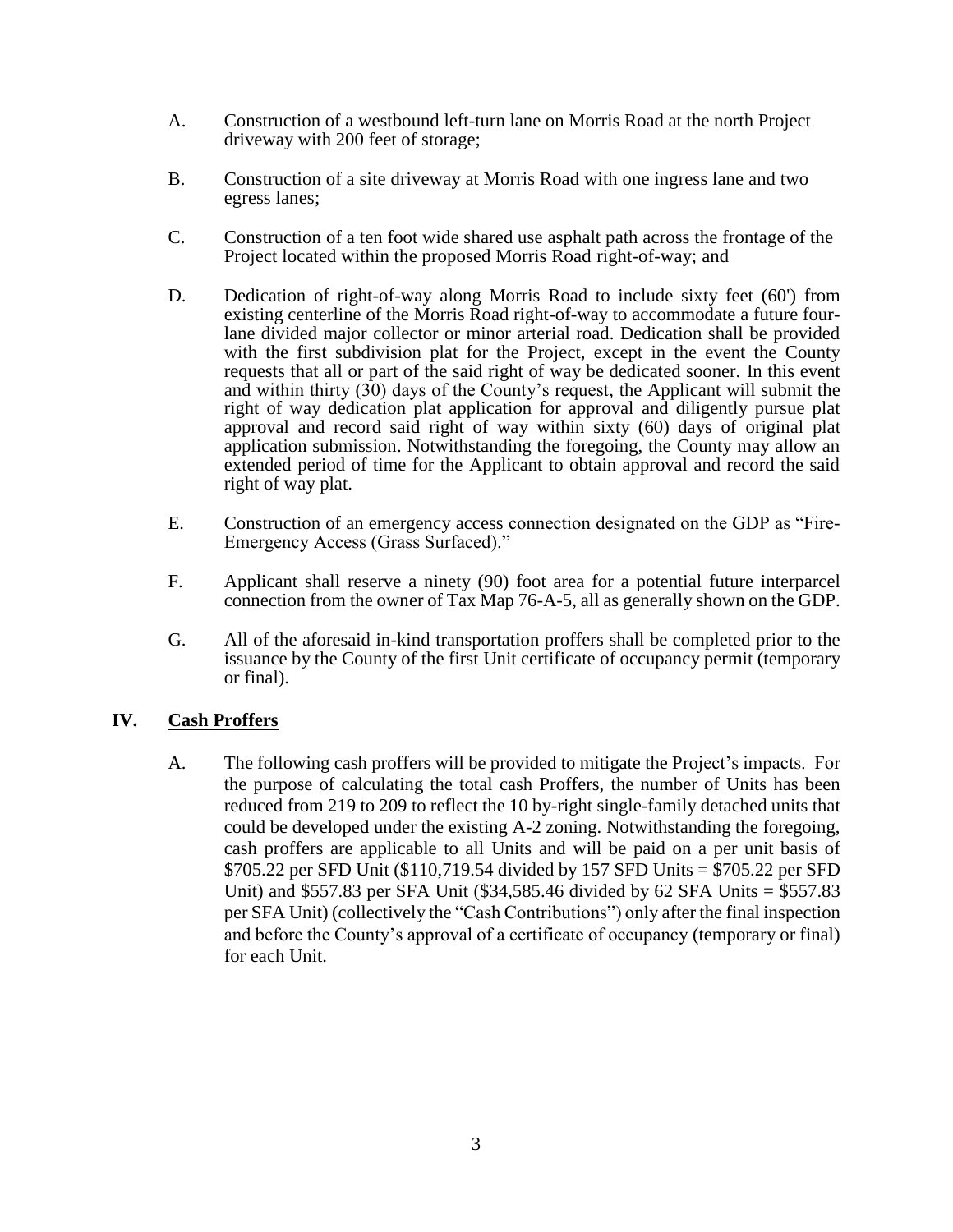| <b>CASH AND IN-KIND PROFFERS</b>                    |                              |                                                                       |                                |                           |                              |  |
|-----------------------------------------------------|------------------------------|-----------------------------------------------------------------------|--------------------------------|---------------------------|------------------------------|--|
|                                                     | <b>SF</b><br><b>Detached</b> | <b>SF Attached</b>                                                    | <b>Multi-</b><br><b>Family</b> | Age-<br><b>Restricted</b> | <b>TOTAL</b>                 |  |
| Per Unit Cash<br><b>Proffer</b>                     |                              |                                                                       |                                |                           |                              |  |
|                                                     | $$705.22 \times 157$         | $$557.83 \times 62$                                                   | $$0 \times 0$                  | $$0 \times 0$             |                              |  |
| <b>TOTAL</b>                                        | \$110,719.54                 | \$34,585.46                                                           | \$0                            | \$0                       | \$145,305.00                 |  |
|                                                     |                              | <b>LUMP SUM AND IN-KIND CONTRIBUTIONS</b>                             |                                |                           |                              |  |
| <b>PUBLIC</b><br><b>FACILITY</b><br><b>CATEGORY</b> |                              |                                                                       |                                |                           | <b>TOTAL</b><br><b>VALUE</b> |  |
| <b>Schools</b>                                      |                              | \$0.00 cash per Unit to Schools                                       |                                |                           | \$0.00                       |  |
| <b>Public Safety</b>                                | <b>Public Safety</b>         | \$272.86 cash per SFD Unit and \$215.83 per SFA Unit to               |                                |                           | \$56,220.48                  |  |
| Transportation                                      |                              | \$0.00 cash per SFD Unit and \$0.00 per SFA unit to<br>Transportation |                                |                           | \$0.00                       |  |
| Parks & Rec.                                        | Parks & Rec.                 | \$432.36 cash per SFD Unit and \$342.00 per SFA Unit to               |                                |                           | \$89,084.52                  |  |
|                                                     |                              | TOTAL CASH & IN KIND PROFFER VALUE                                    |                                |                           | \$145,305.00                 |  |

| <b>PROFFERED PHASING AND TIMING</b>     |                                                                                                                                               |  |  |  |  |
|-----------------------------------------|-----------------------------------------------------------------------------------------------------------------------------------------------|--|--|--|--|
| <b>Phase or Contribution/Dedication</b> | <b>Timing</b>                                                                                                                                 |  |  |  |  |
| Cash Contributions to Public Safety     | After the final inspection and before the<br>County's approval of a certificate of<br>occupancy permit (temporary or final) for<br>each Unit. |  |  |  |  |
| Cash Contributions to Parks & Rec.      | After the final inspection and before the<br>County's approval of a certificate of<br>occupancy permit (temporary or final) for<br>each Unit. |  |  |  |  |

B. Escalation Clause. Commencing five (5) years after the approval of this rezoning application, the cash proffers for each Unit shall be adjusted annually on January l to reflect any increase for the preceding year in the Consumer Price Index, U.S. City Average, All Urban Consumers (the "CPI-U") prepared and reported monthly by the U.S. Bureau of Labor Statistics of the United States Department of Labor. The adjustment shall be made by multiplying the Cash Contributions for the preceding year by the CPI-U as of December 1st in the preceding year. If the CPI-U is discontinued by the United States Department of Labor, the Marshall and Swift Building Cost Index formula shall be used as defined by section 15.2.2303.3b of the Code of Virginia.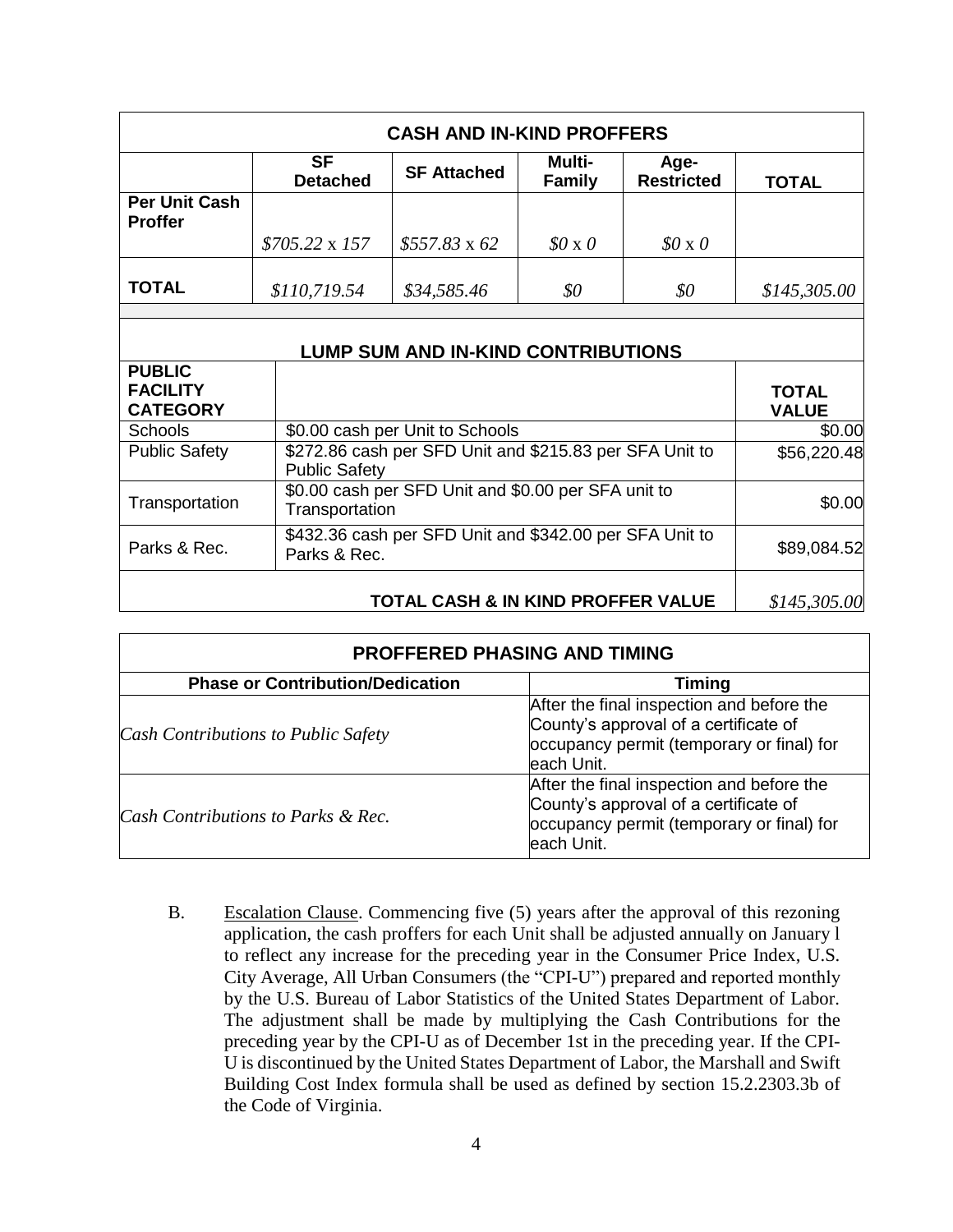## **V. Additional Proffers**

- A. The following amenities for the Project shall be provided: (i) a 2.5 acre multi-use community park and play field, (ii) one multi-age group 0.15 acre tot lot located within the townhouse area, a 0.50 acre dog park with picnic shelter, (iii) a 0.25 acre community garden with 5-foot asphalt trail, and (iv) 8-foot wood chip nature trail, all as shown on the GDP. All of the foregoing amenities will be completed prior to the issuance of the  $110<sup>th</sup>$  Unit certificate of occupancy permit (temporary or final).
- B. Applicant and Owner agree to pay an additional cash proffer of \$300,000.00 towards the County's Route 1 intersection improvements and/or other County CIP transportation projects in accordance with Section 15.2-2303.2.C of the code of Virginia. This proffer shall be paid to the County as follows: (i) \$150,000.00 upon the County's issuance of the  $112<sup>th</sup>$  Unit certificate of occupancy permit (temporary or final), and (ii)  $$150,000.00$  upon the County's issuance of the  $165<sup>th</sup>$  Unit certificate of occupancy permit (temporary or final).

*[AUTHORIZED SIGNATURES TO FOLLOW]*

The Applicant/Owner make these Proffers voluntarily, in support of their rezoning application.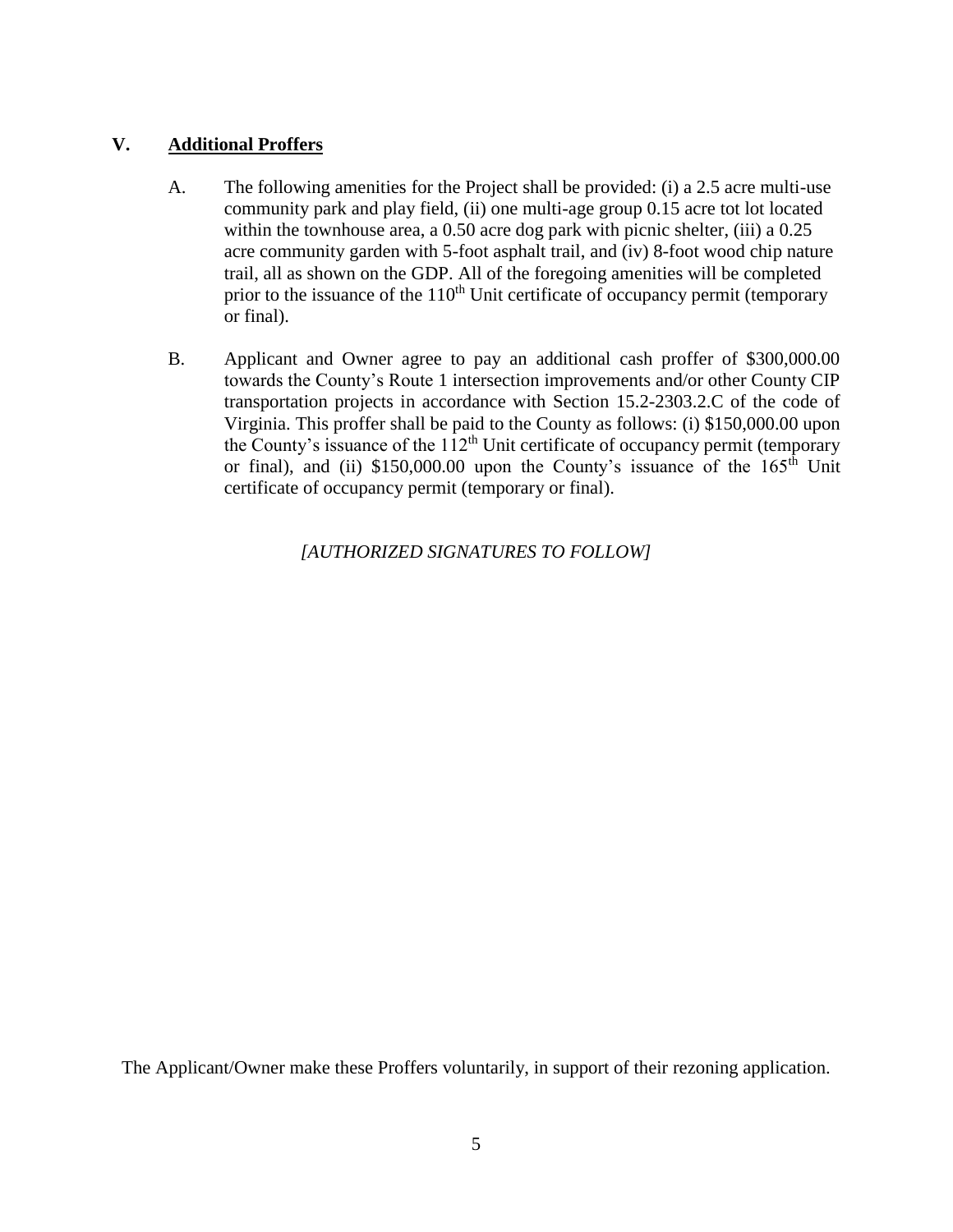WITNESS the following signatures:

#### **APPLICANT/OWNER**:

**THORNBURG, LLC**, a Virginia limited liability company

| By:    |  |
|--------|--|
| Its:   |  |
| Print: |  |

\_\_\_\_\_\_\_\_\_\_\_\_\_\_\_\_\_\_\_\_\_\_\_\_\_\_\_\_\_\_

#### COMMONWEALTH OF VIRGINIA CITY/COUNTY OF \_\_\_\_\_\_\_\_\_\_\_\_\_\_\_\_\_\_\_\_\_

The foregoing was subscribed, sworn to and acknowledged before me this \_\_\_day of \_\_\_\_\_\_\_\_\_\_\_\_\_, 20\_\_\_, by \_\_\_\_\_\_\_\_\_\_\_\_\_\_\_\_\_\_\_\_, \_\_\_\_\_\_\_\_\_\_\_ of Thornburg, L.L.C., a Virginia limited liability company, on behalf of the company.

Notary Public

Print Name: \_\_\_\_\_\_\_\_\_\_\_\_\_\_\_\_\_\_\_\_\_\_\_\_\_ My Commission Expires: Registration No.

[SEAL]

## **EXHIBIT A**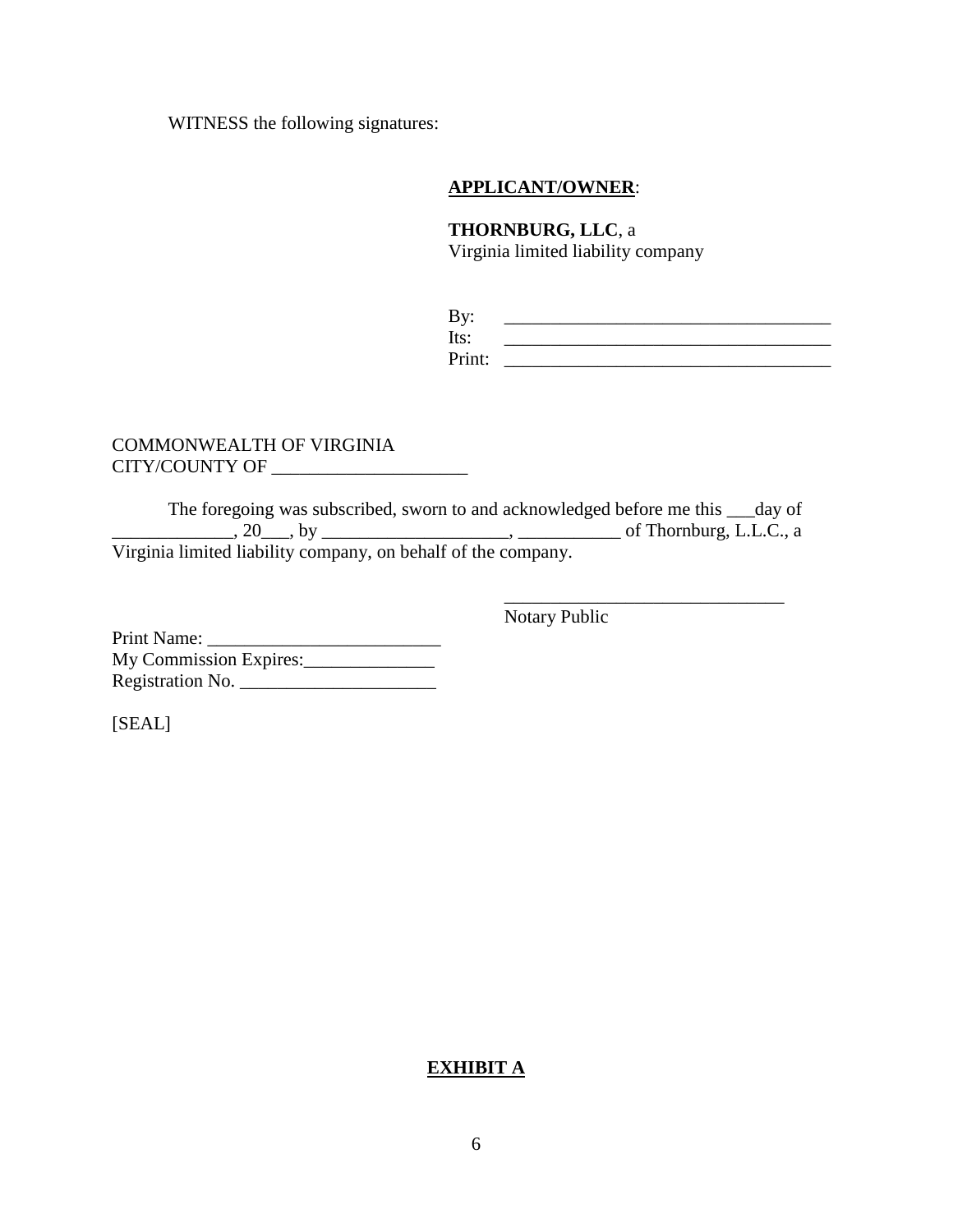Generalized Development Plan

# **EXHIBIT B**